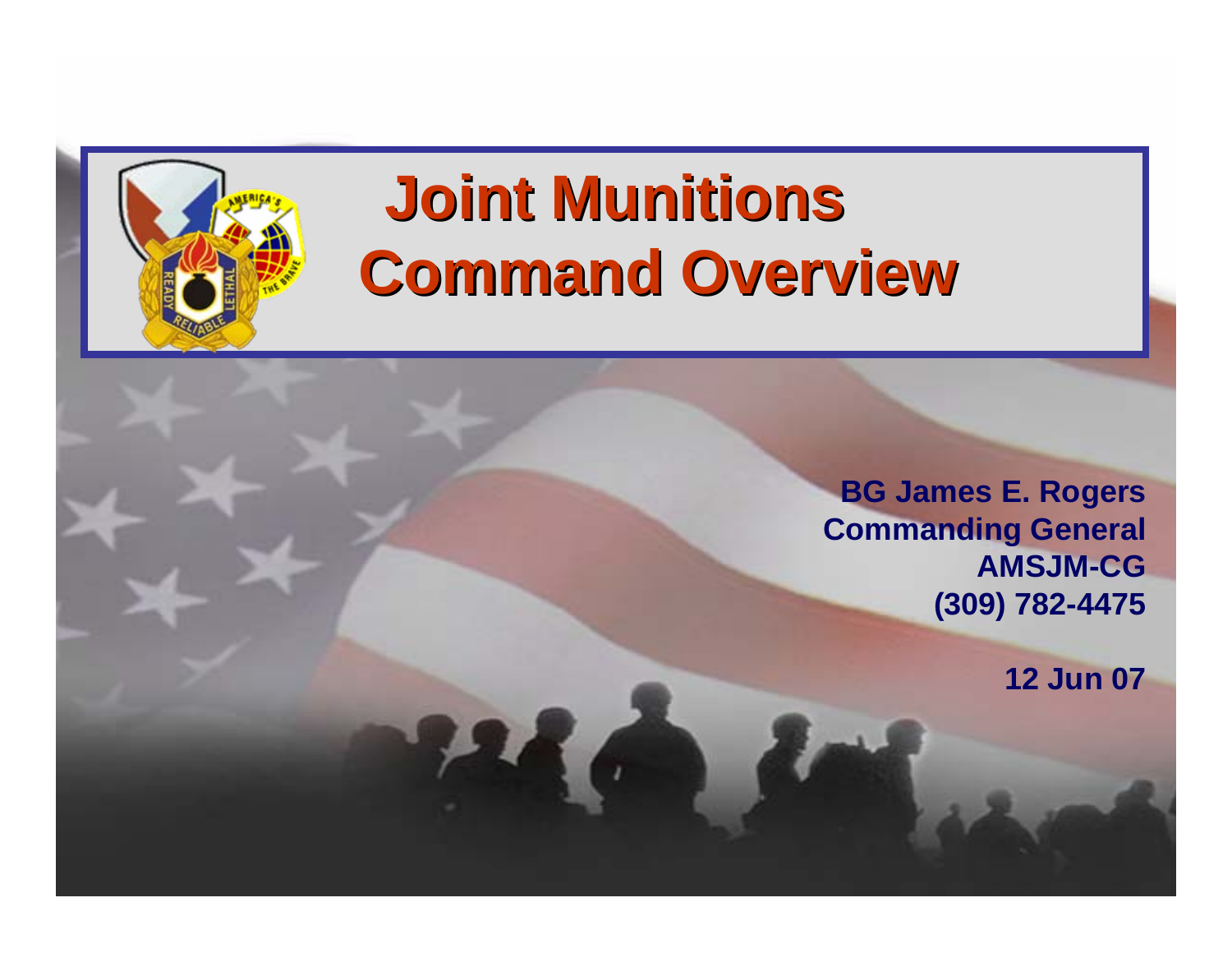## **Joint Munitions Command Joint Munitions Command**

*Mission Statement: Execute Acquisition Support, Readiness, and Logistics sustainment Mission Statement: Execute Acquisition Support, Readiness, and Logistics sustainment through a Team of dedicated Professionals who Provide Effective, Available, and Value through a Team of dedicated Professionals who Provide Effective, Available, and Value Added Munitions for the Joint Warfighter Added Munitions for the Joint Warfighter* 

**Vision: Battlefield Dominance for the Warfighter with Superior Munitions** 



#### *JMC Core Competencies*

- **DOD, Foreign Military Sales & Other Government Agencies Common Service Provider for Munitions**
- **Global Contingency Operations Support**
- **Joint Worldwide Asset Posture**
- **Munitions Readiness Reporting**
- **Industrial Base Management & Transformation**
- **Centralized Ammunition Management**
- **Munitions Logistics Assistance**

#### *Single Logistics Provider for JOINT Munitions Readiness*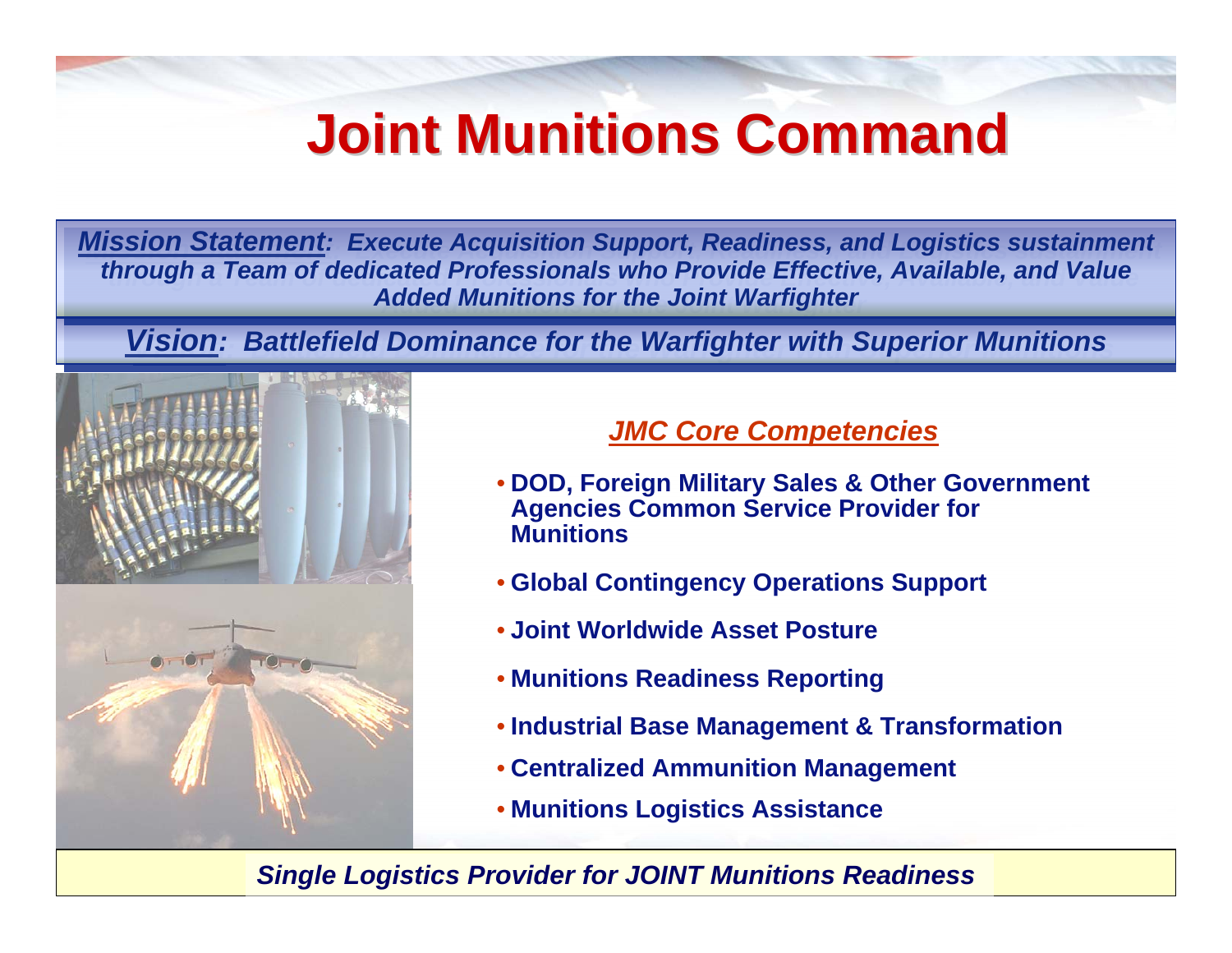## **Initiatives Initiatives**

- **Integrated Logistics Strategy**
- **Lean Six Sigma**
- **Reset**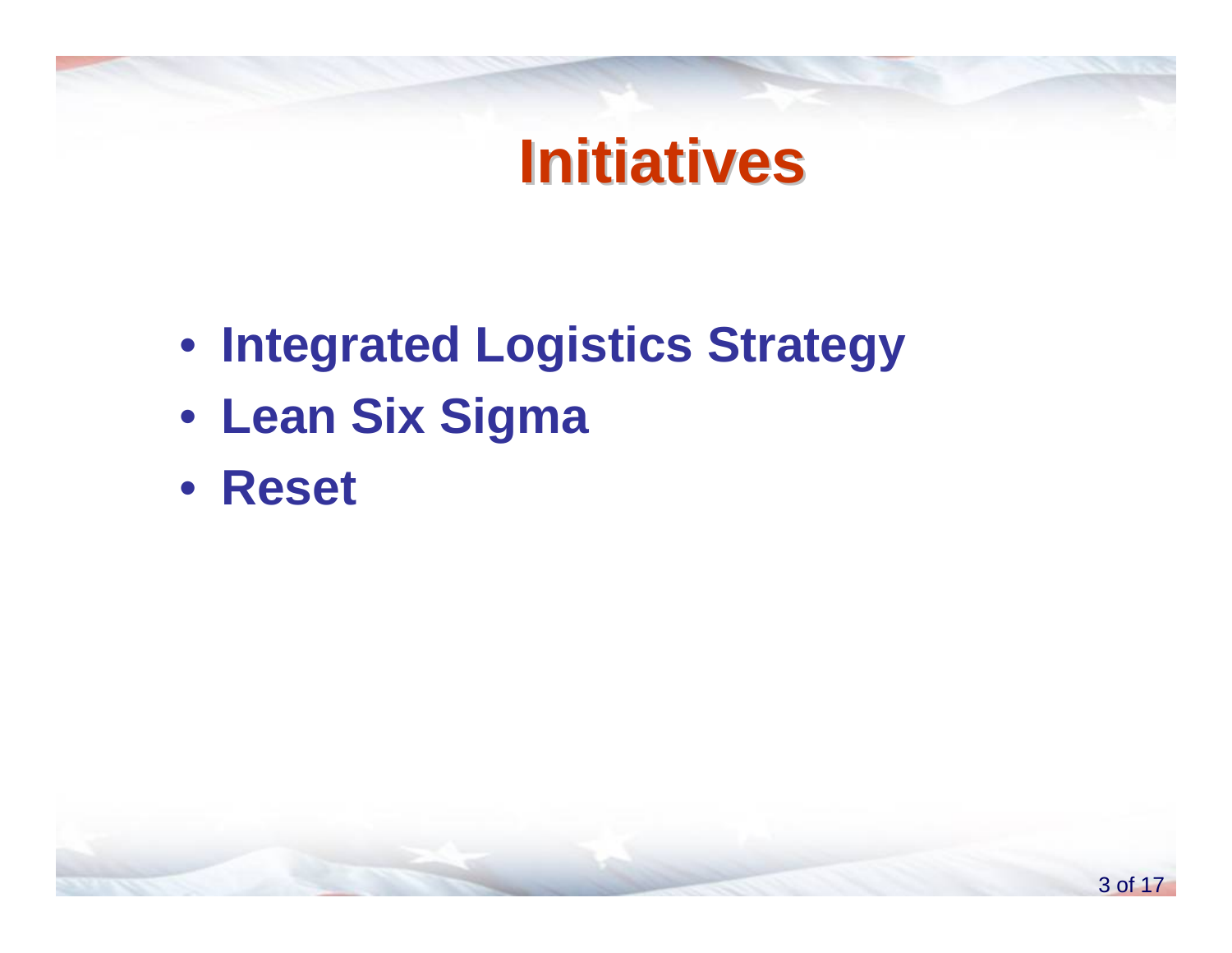## **JMC Strategic Initiatives JMC Strategic Initiatives**

#### **Joint Munitions Prime Value Chain**

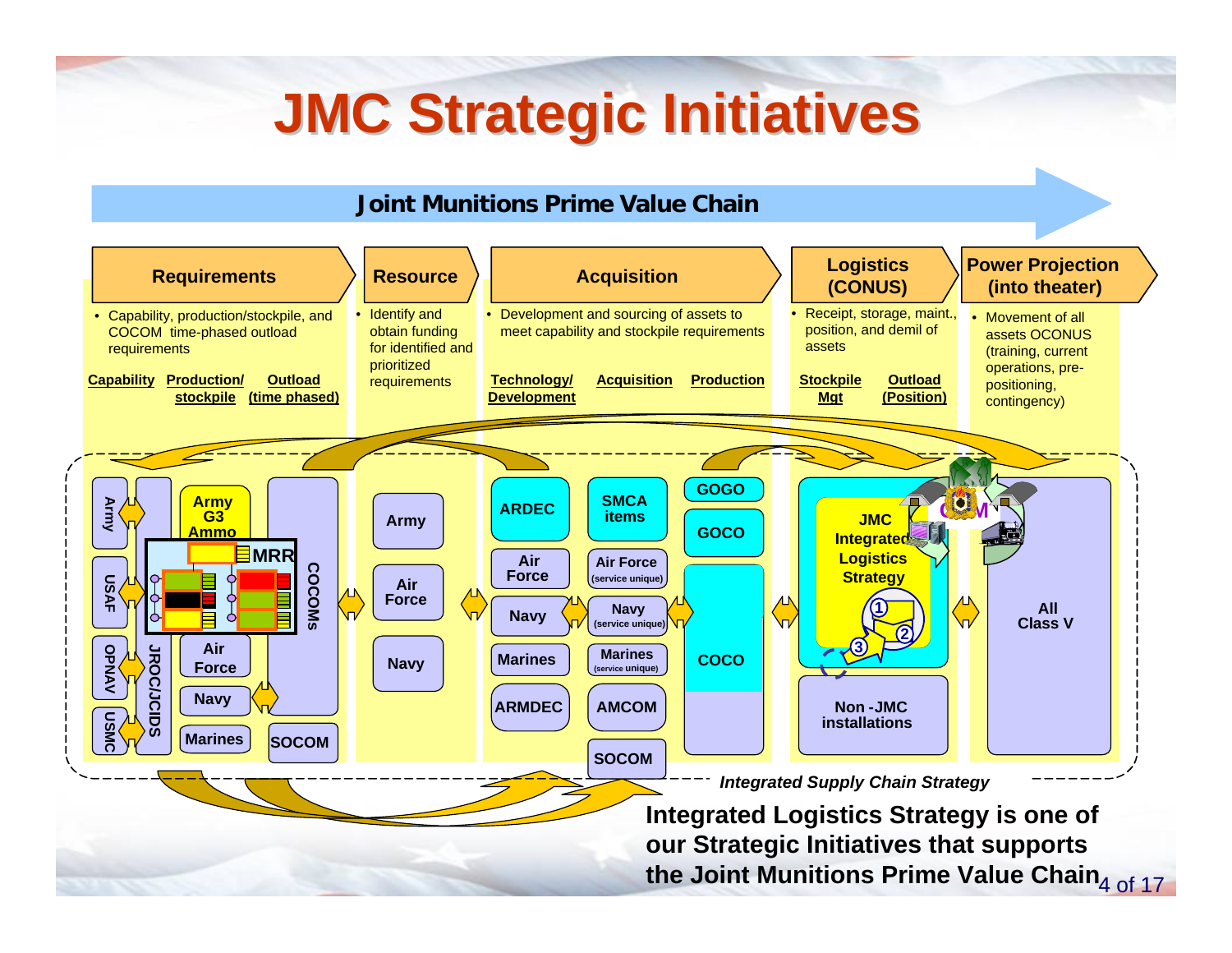## **Integrated Logistics Strategy Network, Positioning, & Transition Strategies Network, Positioning, & Transition Strategies** (The Network and Positioning Strategies define the future state;

the Transitioning Strategy lays a path toward that state)



 *The Network Strategy addresses how to best employ the current installation base in carrying out the wholesale logistics function*

> *The Positioning Strategy addresses how much of each DODIC should be stored (located) at each depot*

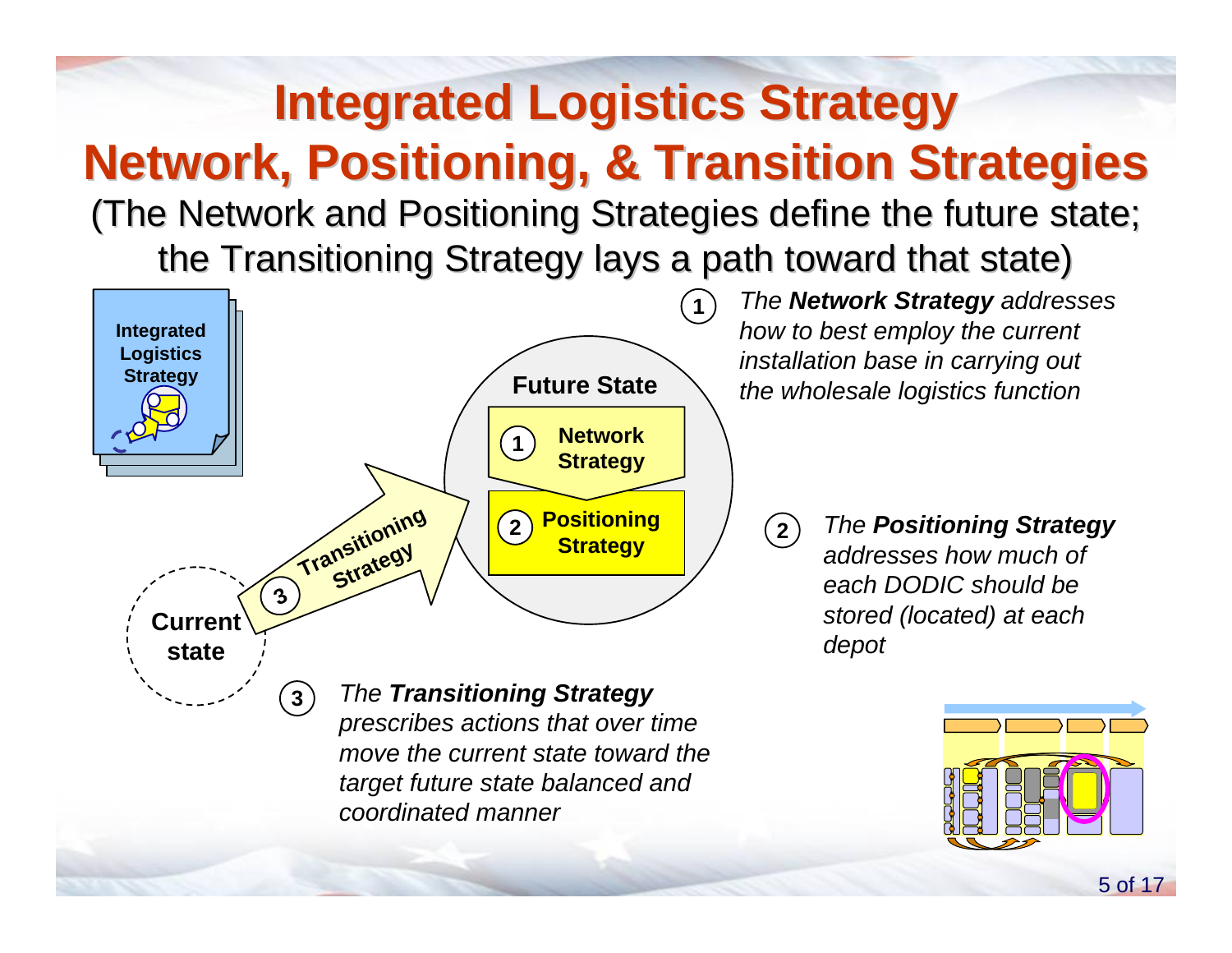

**Analysis** 

Analysis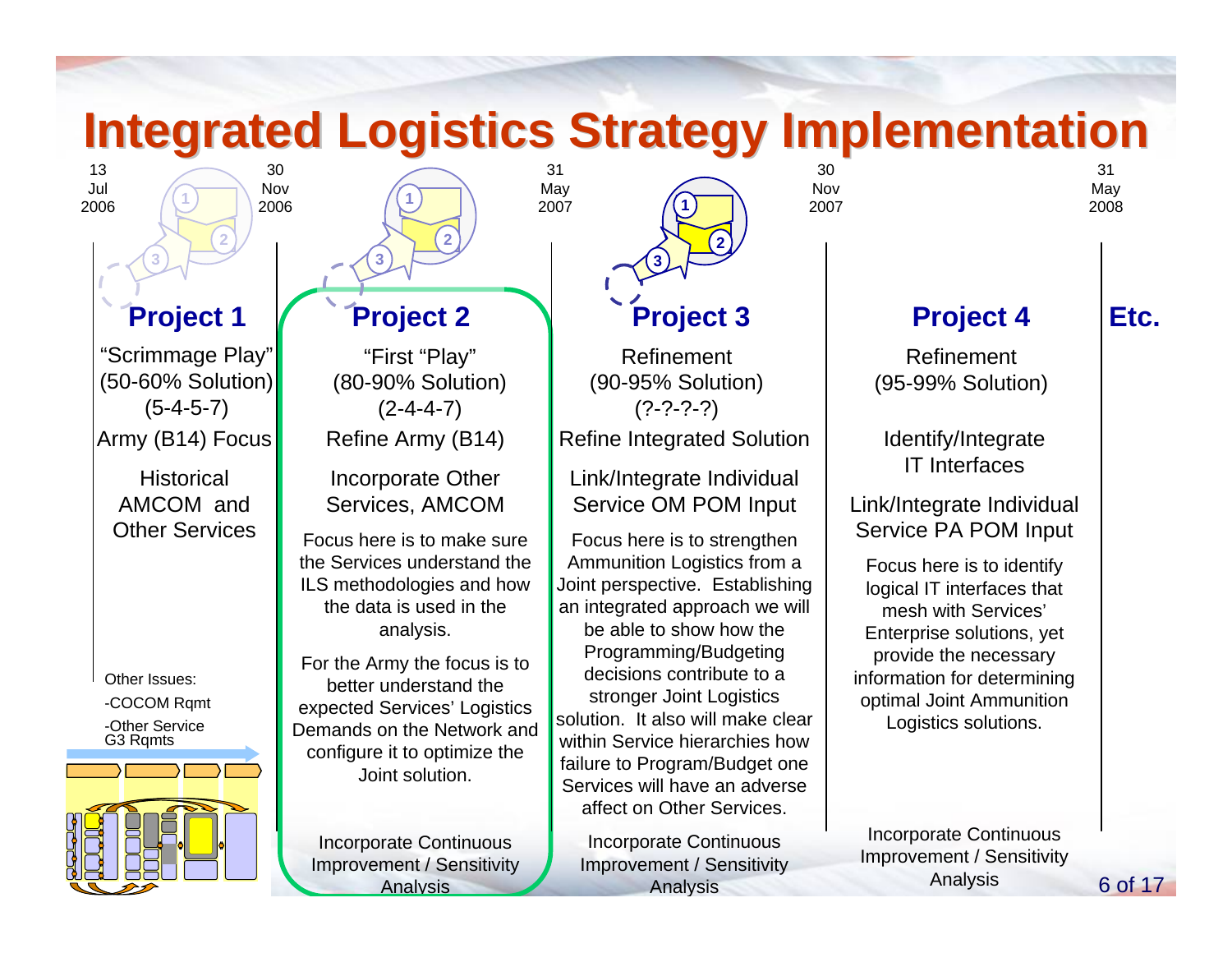### **JMENT IVIOQEI TOT SUC**<br>Self sustainment and bryand **Lean Six Si gma Deployment Model for Success**

### Self-sustainment and beyond

- High level Supply Chain strategy
- Strategic partnerships
- Management ownership of charters

Execution **Focus**Strategy Integration Building Infrastructure **Quality of Thinking Commitment**

- **Trained leadership team,** Black Belts and Green Belts, Sponsors and workforce
- **Power Steering project** tracking
- Metrics execution tracking
- Bi-weekly CG updates
- GS13/14/15/Cmdrs job standards

- Full-time Black Belts (.5-1% of employees)
- Full-time Deployment Directors (DD) and "right-sized" Lean Six Sigma (LSS) offices
- Matrix support from G-Staffs were possible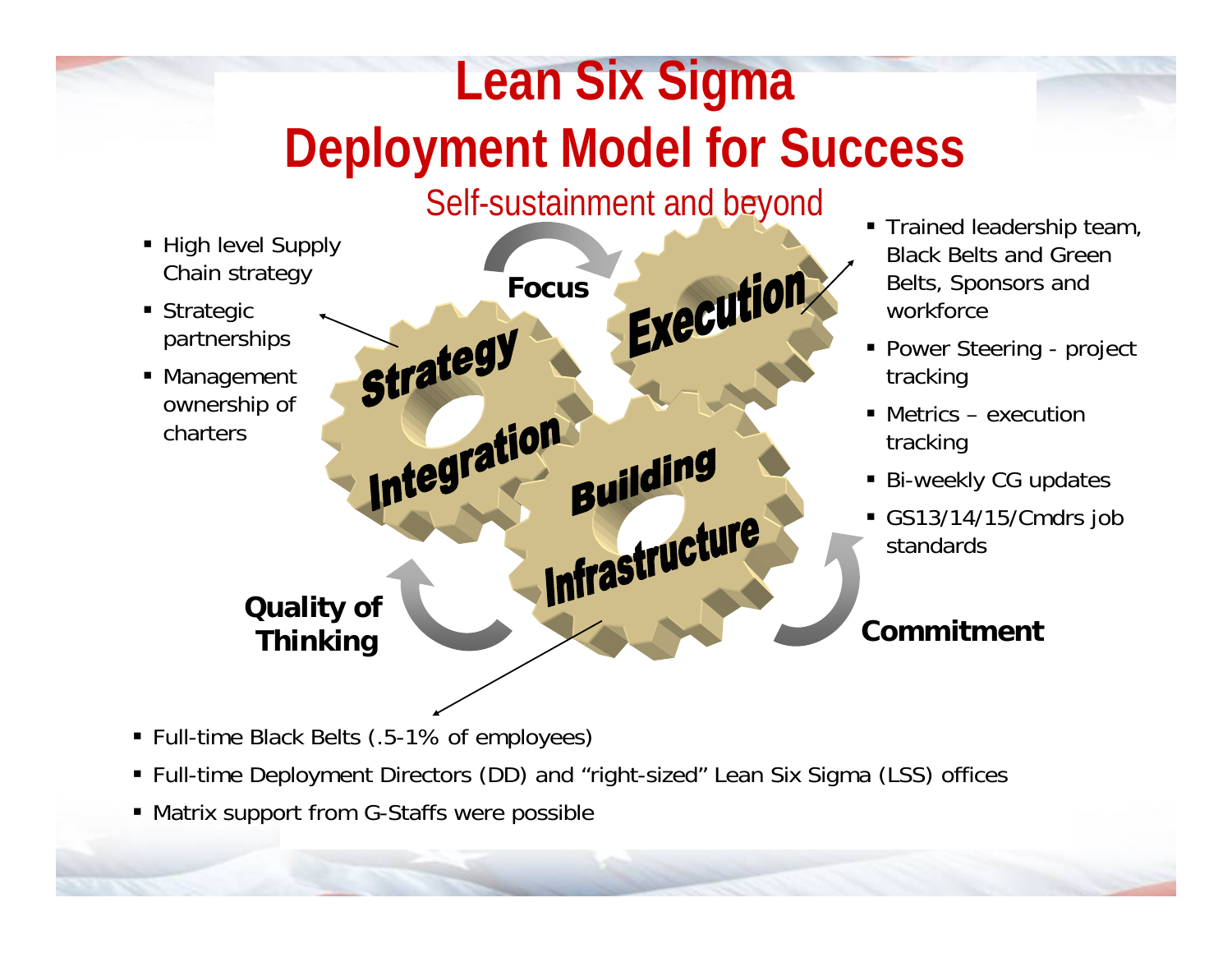# **Six Sigma Successes Six Sigma Successes**



### **A075 5.56mm Blank, Linked**





■Smallest condition code 'H' DODIC in quantity and SQ FT stored at CAAA

- $\sqrt{3,600}$  SQ FT reduced to 204 SQ FT
- $\checkmark$  Several magazines consolidated to 1 magazine
- ◆Number of Magazine Data Cards and Barcodes reduced from 92 to 3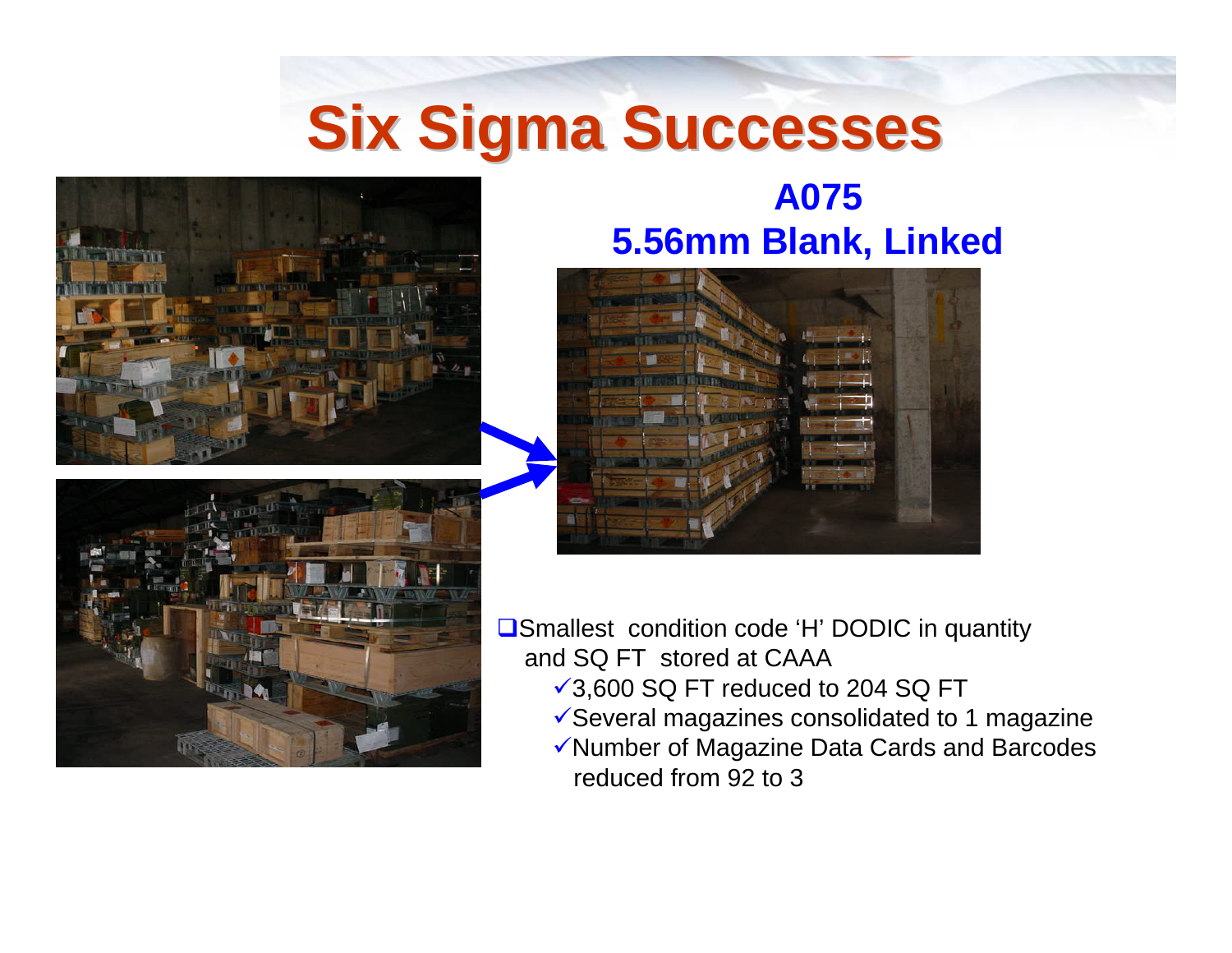# **Six Sigma Successes Six Sigma Successes**

- • **Inert bomb lines**
	- **reduced 12 work positions from process**
- • **Production acceptance process reduced flow time by 64%**
- • **Navy bomb line** 
	- **reduced material cost and downtime**
- • **Navy Bomb Maintenance Program**
	- **250% increase in production**
	- **10% Reduction in Labor Costs**
	- **\$596K Cost Avoidance Savings**





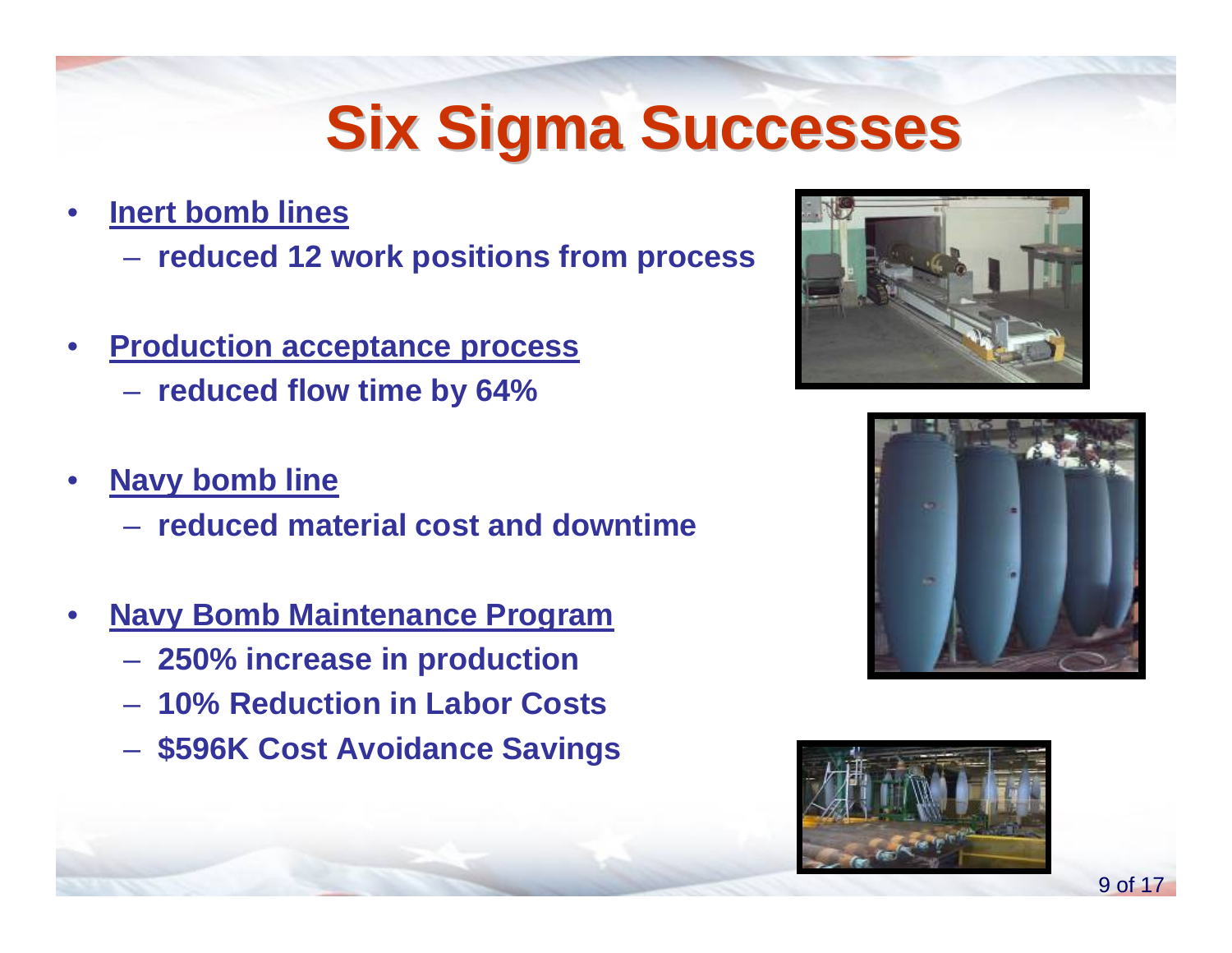# **Six Sigma Successes Six Sigma Successes**

#### •**Improve B5A Ammo Distribution**

 **Result: Improve Economic Retention of Munitions Stock/Potential Reutilization and Disposal Stock Requirements for B5A Ammo Reduction of Required Surveillance of line items by 75%**

Cost Avoidance \$1.6 Million Over 4 Years



#### •**BGAD 120mm Maintenance Process**

- **Goal: Reduce cost & increase prod to 480 rounds/day**
- **Discontinued clearing the bays at the end of each day Result: 20 minutes of additional production per day**  One year cost avoidance of \$90,440

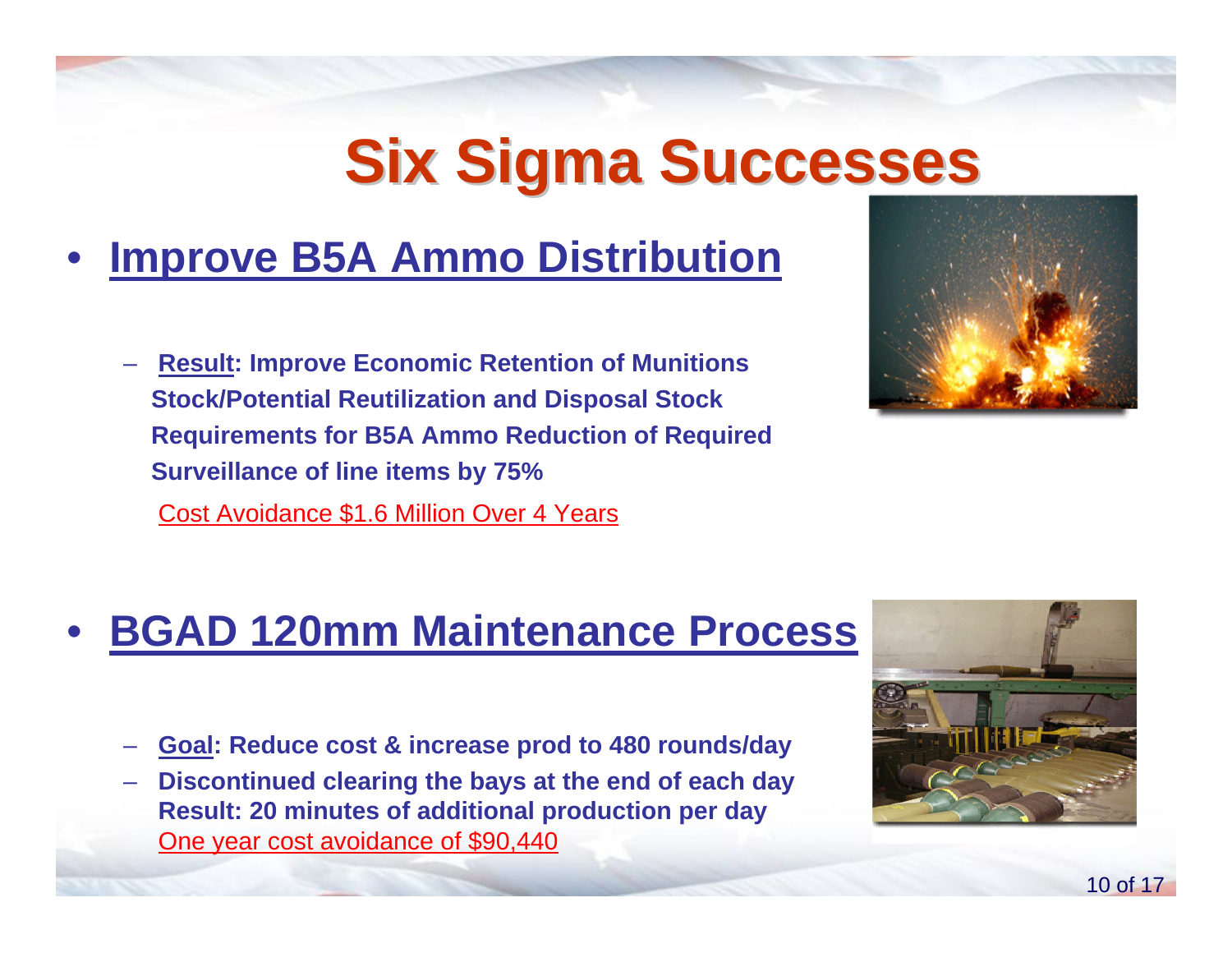# **SWA Ammo Assessment In Support of Reset Support of Reset**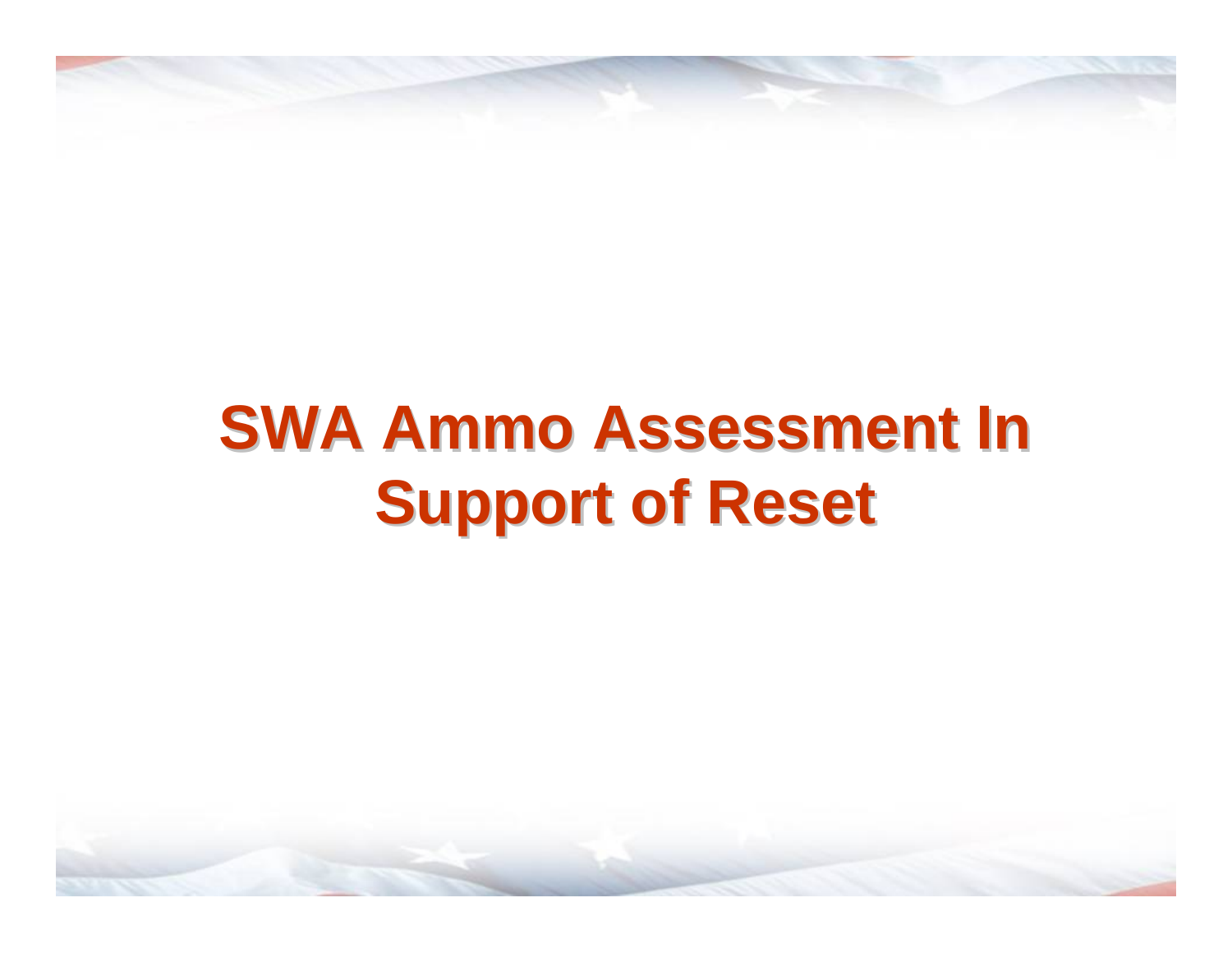## **Purpose Purpose**

- $\bullet$ **Execute DA Retrograde Policy**
- •**Assessment in Theater**

**To get us from here… to here ....**



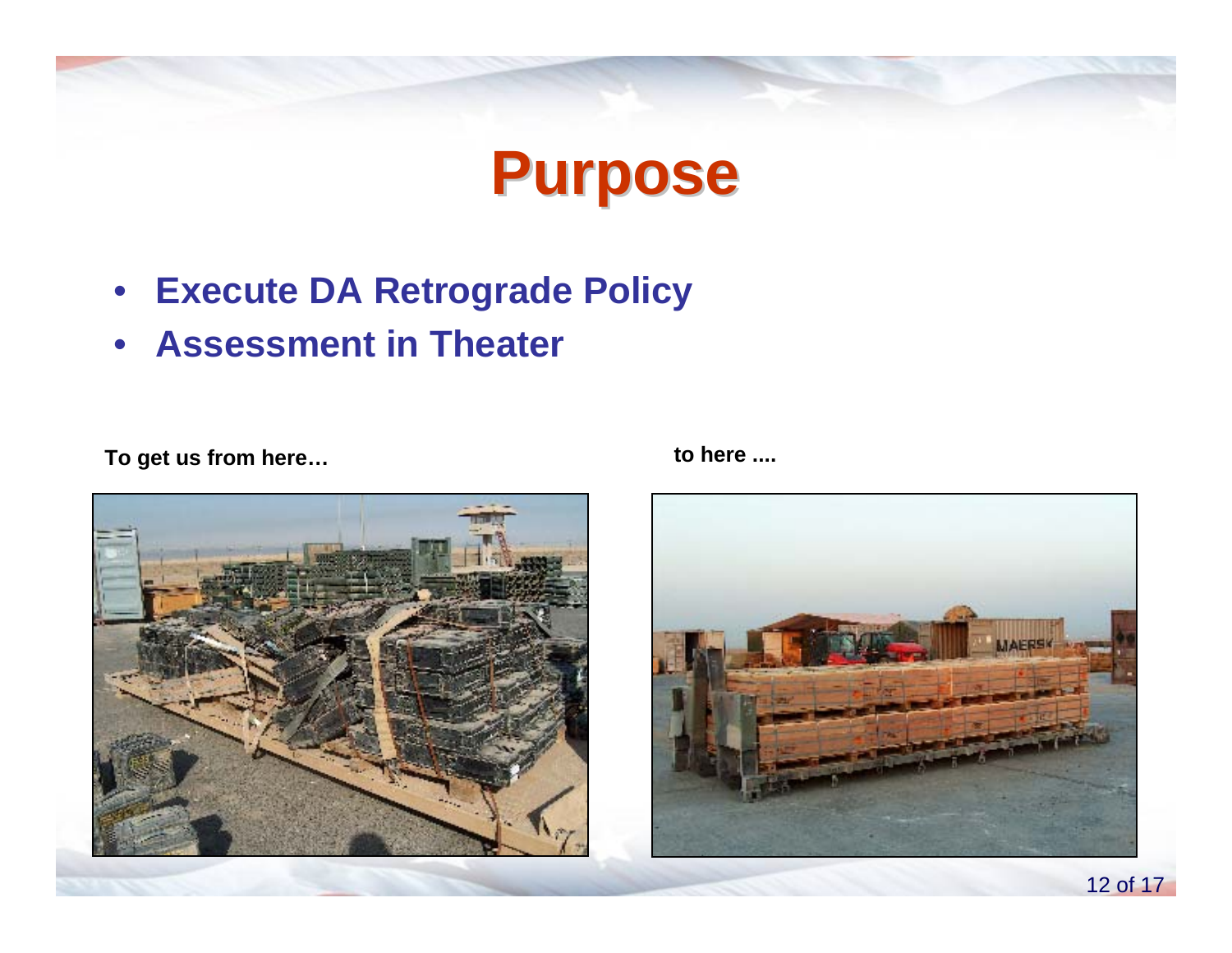# **Reset Objectives Reset Objectives**

- • **Optimize ammo turn-in process**
	- **Assist Commanders in their ammo ops**
	- **Determine packaging condition**
	- **Identify serviceable vs unserviceable**
	- **Ensure safe storage at FOBs**





### <sup>9</sup>**Recommend disposition**

- ¾ **Retain in theater as is serviceable/issueable**
- ¾ **Retain for repack or maintenance**
- ¾ **Demilitarize**
- ¾ **Retrograde to CONUS**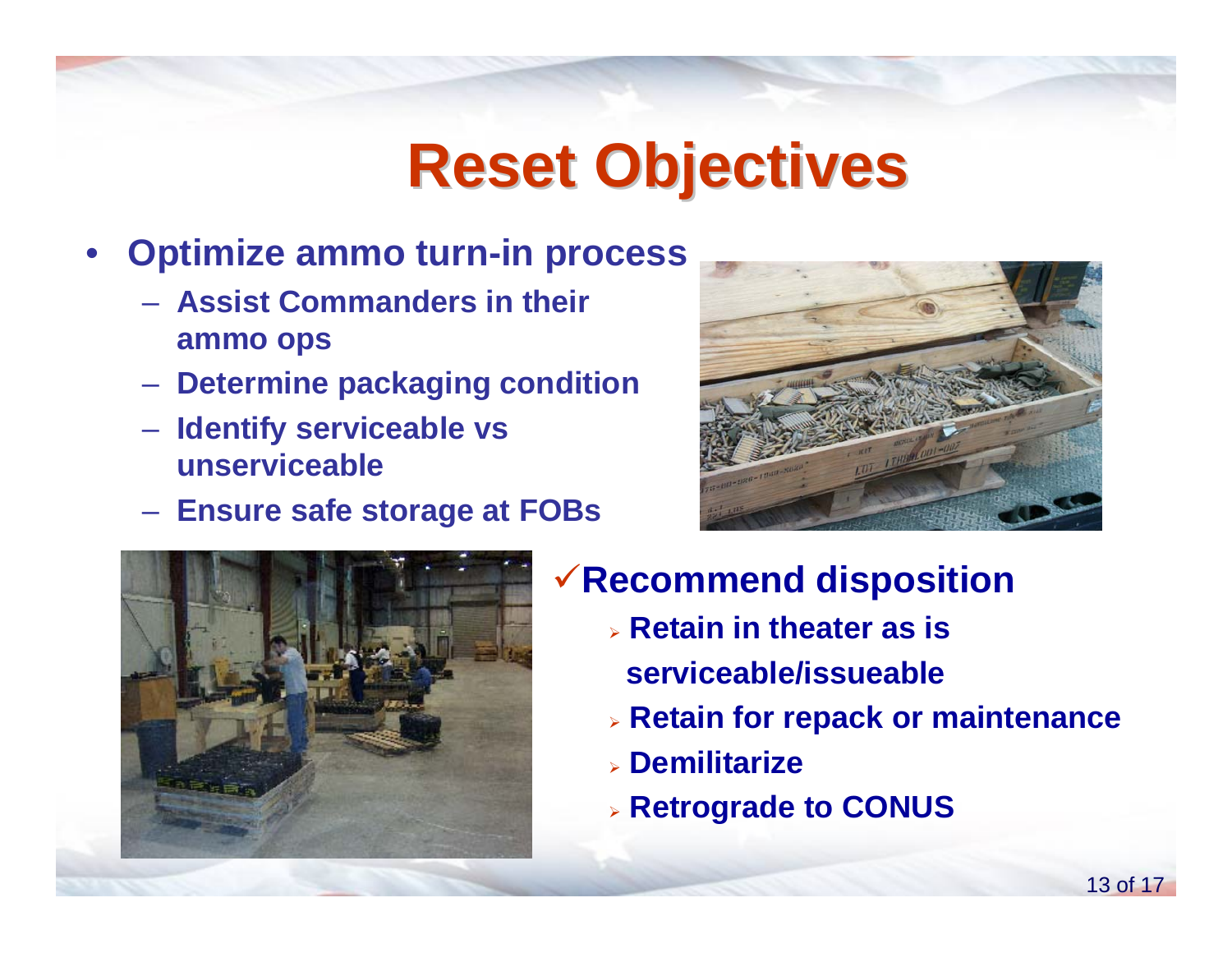# **Where We Are**

## **Situation:**

### 9 **Theater ammo in storage ~ 60,000 tons**

- 9 **A significant amount of ammo forward of ASPs quantity, packaging, and condition of ammo unknown**
- 9 **AMC is Executive Agent for Reset**

**FY02 - FY05: AMC reset > 13,000 tons valued in excess of \$850M ......Potential to reclaim over \$1B after drawdown**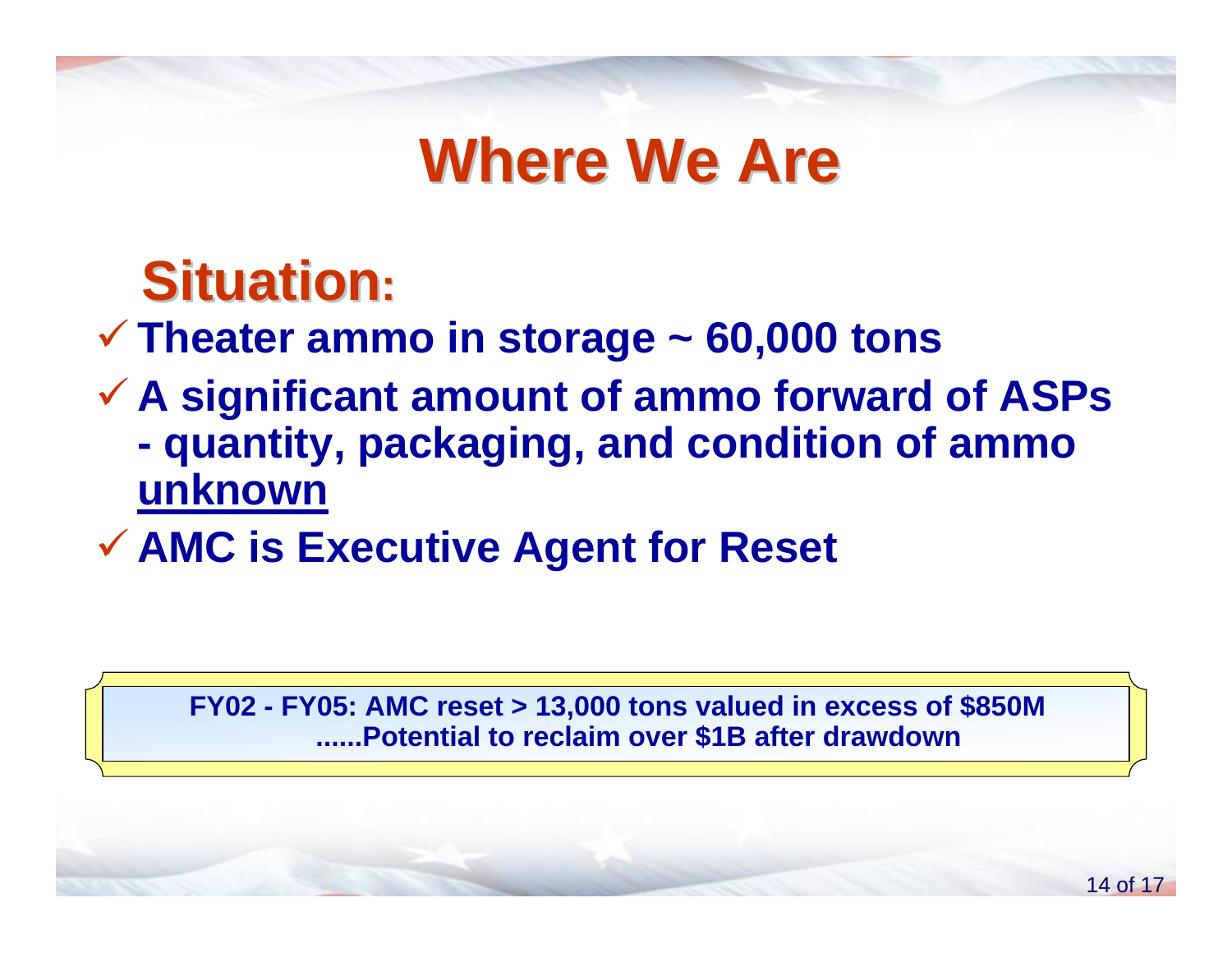

- *Lessons learned: Upfront planning critical*
	- – **Segregate and process ammo before retrograde**
	- –**Cost higher to sort in CONUS**
	- –**Funding priority in CONUS historically low**
- **AMC is Executive Agent for Reset Potential to reclaim over \$1B in ammo**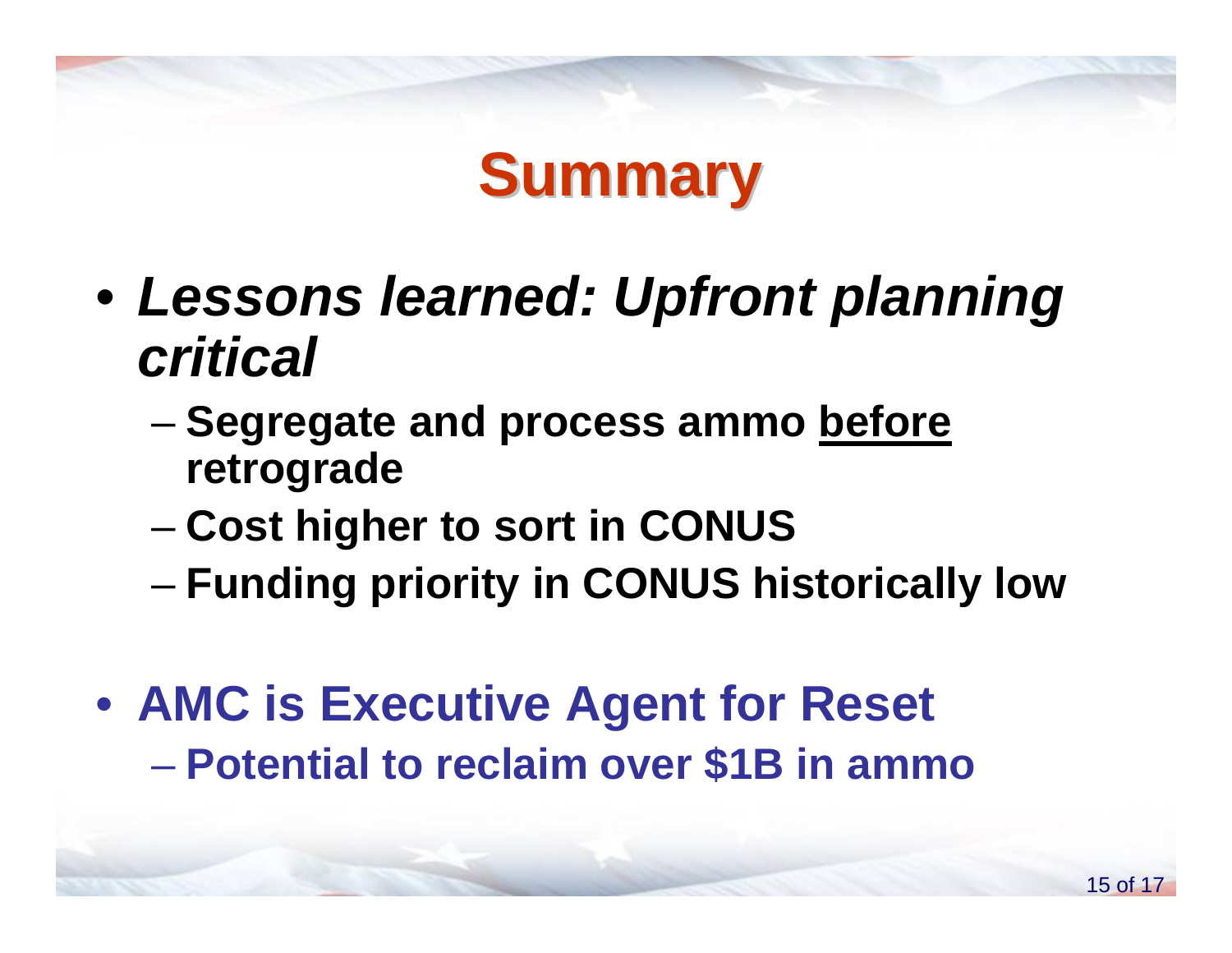## **Thoughts I want to leave you with… leave you with…**

- **We are committed to the Integrated Logistics Strategy**
- **We are leading the way in Lean Six Sigma – and sharing our information**
- **Beginning the critical planning for ammo reset**

### **Ready, Reliable, and Lethal**